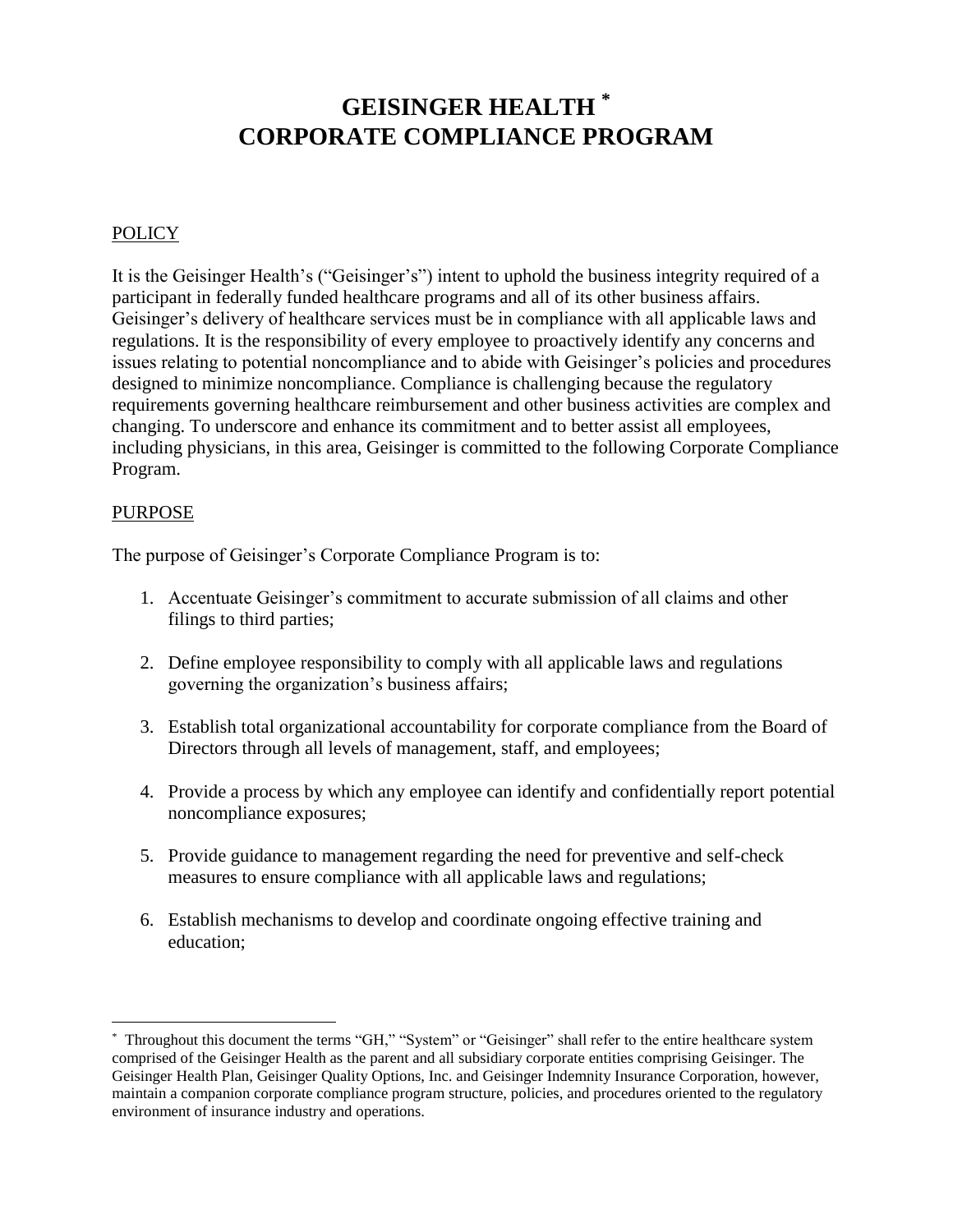- 7. Maintain an organizational corporate compliance framework with a reporting relationship to the Board of Directors;
- 8. Establish effective lines of communications;
- 9. Conduct internal auditing and monitoring specifically on corporate compliance matters;
- 10. Set forth enforcement standards through well-publicized disciplinary guidelines; and,
- 11. Respond promptly to detected problems and undertake corrective action.
- 12. Deter fraud, waste and abuse in the health care setting.

## I. THE CORPORATE COMPLIANCE PROGRAM – AN OVERVIEW OF SYSTEM ACTIVITIES

Geisinger's Corporate Compliance program is multi-faceted and consists of differing tools in terms of education, policies, practices and auditing committees in order to prevent fraud, abuse, and waste in the health care setting. This section is meant to provide an overview of Geisinger's corporate compliance program activity.

# A. CERTAIN AFFILIATES

AtlantiCare Health System, Inc. and Holy Spirit Health System were recently integrated into Geisinger. Pursuant to the terms of the AtlantiCare Integration Agreement, AtlantiCare has elected to retain responsibility for and governance of its compliance program. Minutes from the AtlantiCare System Audit and Compliance Committee are made available to the Geisinger Health System Foundation Audit and Compliance Committee following their approval.

Geisinger Holy Spirit has retained its local compliance accountability team which receives reports and investigates compliance-related concerns in Holy Spirit's service area. Activities of the compliance accountability team are reported to Geisinger Holy Spirit Audit and Compliance Committee which oversees the implementation of risk assessments, work plans and corrective actions in Holy Spirit's service area. Minutes of the Geisinger Holy Spirit Audit and Compliance Committee are reported to the Holy Spirit board of directors and the Geisinger Health Audit and Compliance Committee.

As the above-referenced affiliates continue to integrate into Geisinger over time, their respective roles and responsibilities within Geisinger's Corporate Compliance program shall be periodically reevaluated.

## B. CORPORATE COMPLIANCE COMMITTEES

Corporate compliance committees will oversee and coordinate the Corporate Compliance Program. These committees will report regularly to the Audit Committees of Geisinger Health and GH subsidiary corporate entities Board of Directors. Executive leaders chair the corporate compliance committees and share joint responsibilities for compliance with Corporate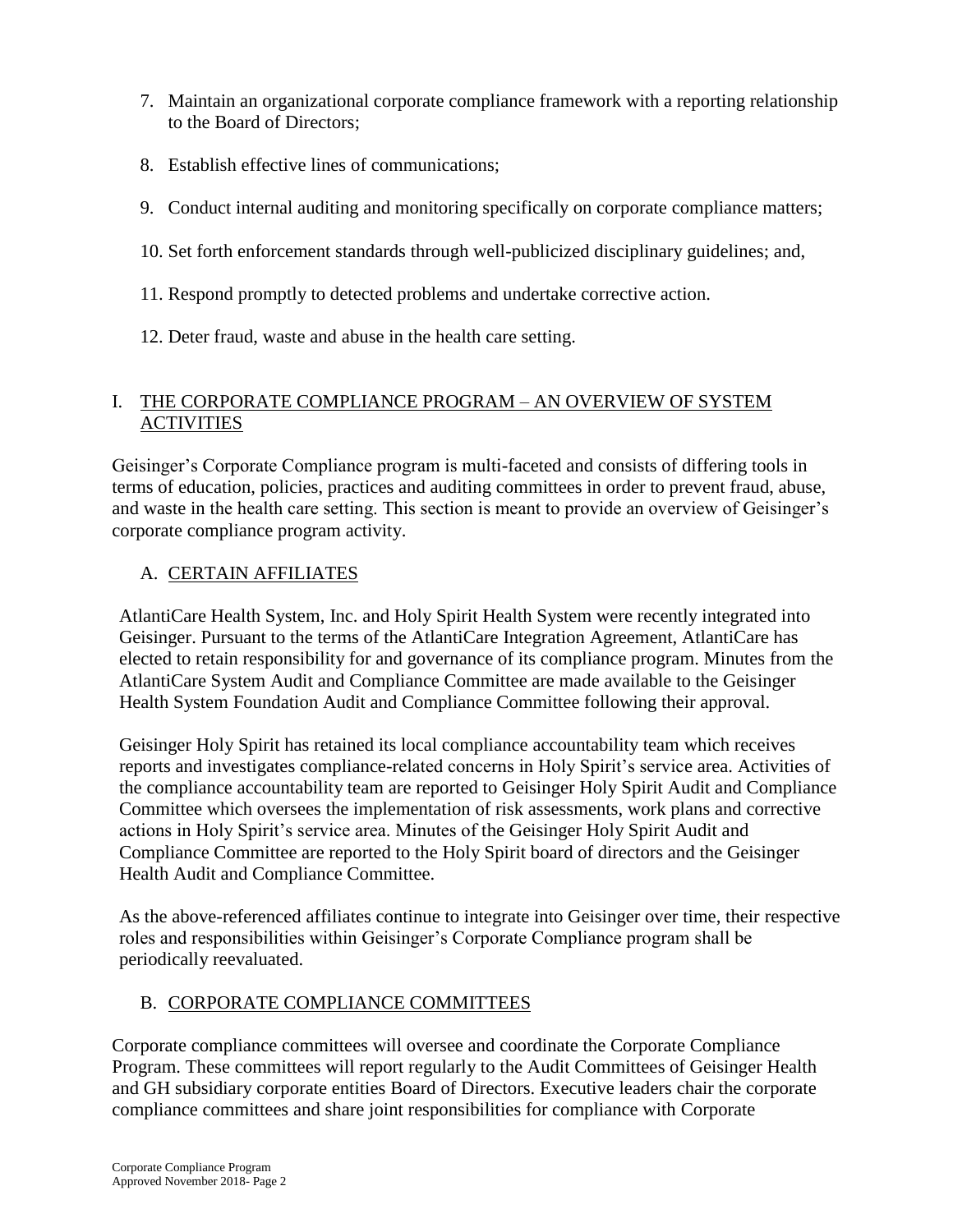Compliance Officers. Geisinger's Legal Services and Internal Audit Departments serve as ad hoc members on the corporate compliance committees. The corporate compliance committees are: the Physician Coding and Documentation Committee; the General Billing Compliance and System Accuracy Review Committee; the System Ancillary Department Billing and General Compliance Committee, the Research Compliance Committee, and the Geisinger Health Plan Compliance and Privacy Committee. In addition, the Insurance Operations maintain a companion corporate compliance program oriented to the regulatory environment of insurance operations. The corporate compliance committees are subcommittees of the Corporate Compliance Coordinating Committee ("CCCC"). Each committee assumes responsibility for the respective key topics and develops annual action plans for auditing, communications, education, and review of these and other topics as appropriate.

The CCCC is comprised of the chairs of the five compliance committees, Legal Services, Internal Audits, Human Resources, and chaired by the EVP - Clinical Enterprise ("CAO") and will meet as needed, but at least annually; coordinate annual audit plans; discuss trends and issues in corporate compliance; coordinate and discuss noncompliance, investigations, and other matters that cross over areas of primary corporate compliance committee responsibility; and coordinate any overlap of issues between the Geisinger clinical enterprise and Insurance Operations.

1. Corporate Compliance Committees – Individual Areas of Audit, Review and Education

a. Physician Coding and Documentation Committee — chaired by EVP-Chief Medical Officer ("CMO"). Key topics include but are not limited to:

- ➢ Teaching physician documentation compliance
- ➢ Provider scope of practice and medical necessity compliance
- $\triangleright$  Provider billing accuracy
- ➢ Evaluation and Management Services
- $\triangleright$  Evaluation of documentation guideline compliance
- ➢ Physician compliance education program
- ➢ Emergency Medical Treatment and Active Labor Act (EMTALA)
- $\triangleright$  Clinical trials compliance
- ➢ Utilization review
- $\triangleright$  All other topics as directed

b. General Billing Compliance and System Accuracy Review Committee — chaired by EVP-Chief Financial Officer ("CFO"). Key topics include but are not limited to:

- ➢ Providing analysis of current billing practices
- ➢ Establishing mechanisms to develop and coordinate ongoing training and education on appropriate billing practices
- ➢ Developing programs and procedures to ensure ongoing compliance with applicable laws and regulations
- ➢ Conducting internal and external auditing and monitoring of corporate billings
- ➢ Ensure accurate submission of all claims and other filings to third parties; and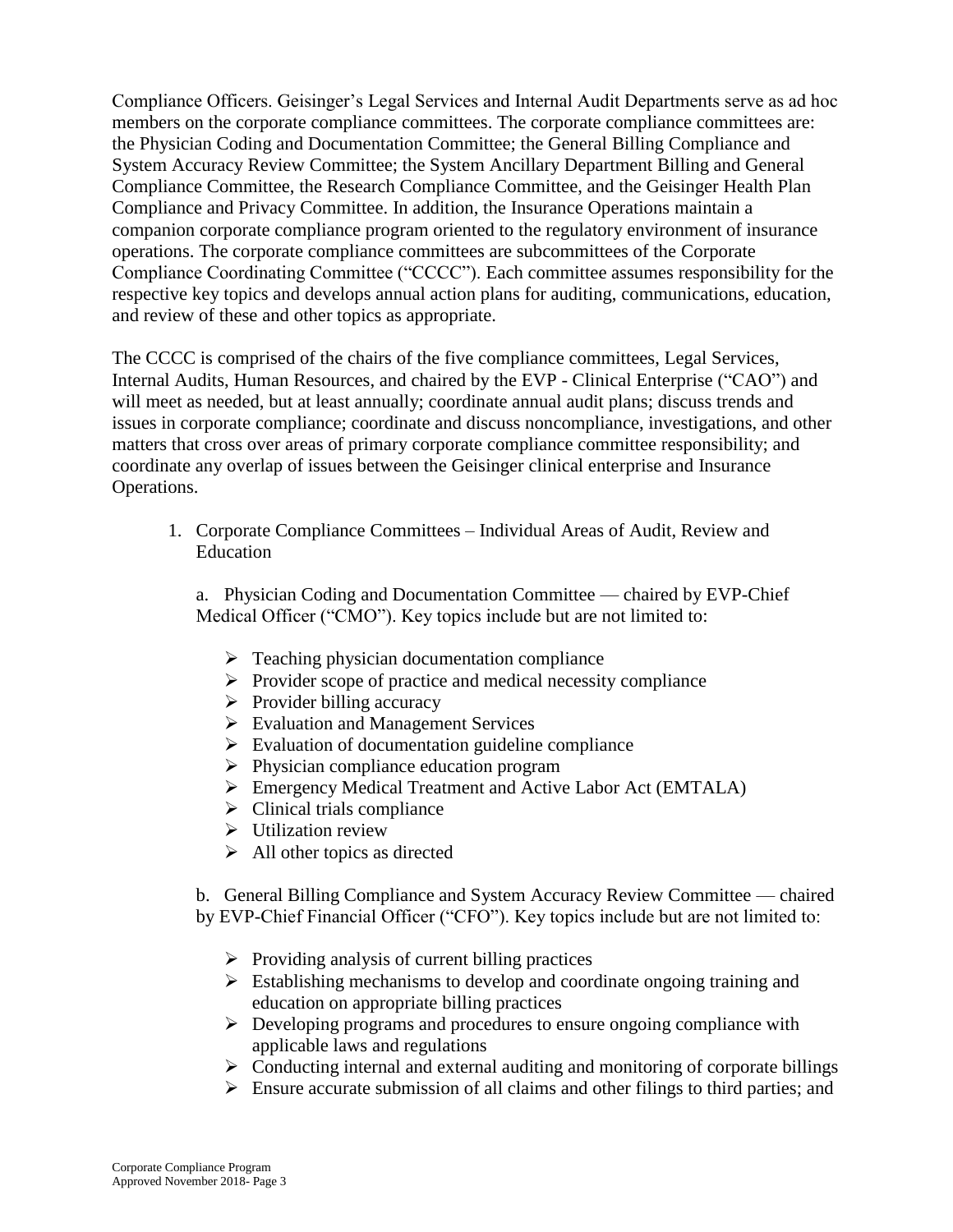$\triangleright$  Provide a mechanism for reporting by employees or others of potential noncompliance issues.

These processes are focused on the following areas:

- ➢ Provider billing accuracy;
- ➢ Medical necessity;
- ➢ Proper coding and reporting of claims to third party payors;
- ➢ Proper and timely reporting on Cost Reports and other financial statements;
- $\triangleright$  All such other topics as needed/directed.

c. System Ancillary Department Billing and General Compliance Committee chaired by EVP-CAO- Clinical Enterprise. Audits are performed in departmental and focus areas such as:

- ➢ Radiology
- ➢ Laboratory Medicine
- ➢ System Therapeutics
- ➢ Information Technology
- ➢ International Shared Services
- ➢ Diversified Services
- ➢ Health Insurance Portability and Accountability Act ("HIPAA")
- ➢ Human Resources: Compensation, Benefits, Equal Employment Opportunity ("EEO"), Affirmative Action Programs ("AAP"), and Employment Law
- ➢ Supply Chain Management Services
- ➢ Patient Referral Policies
- ➢ Compliance "Hot-Line" operations and call investigations in conjunction with the departments of Internal Audits and Legal Services
- ➢ Business Services
- ➢ Emergency Department
- ➢ Radiation Safety
- ➢ Legal Services
- ➢ Internal Audits

d. Research Compliance Committee – chaired by EVP-Chief Scientific Officer. Key topics include but are not limited to:

- $\triangleright$  Development and implementation of annual research compliance plans
- ➢ Development of compliance policies and procedures, including standards of conduct
- ➢ Development of methods for effective communication and receiving reports
- ➢ Regular and effective training and education of researchers and staff
- $\triangleright$  Internal monitoring and auditing
- ➢ Enforcement of disciplinary standards for non-compliance

The processes are focused in the following areas:

 $\triangleright$  Clinical trial billing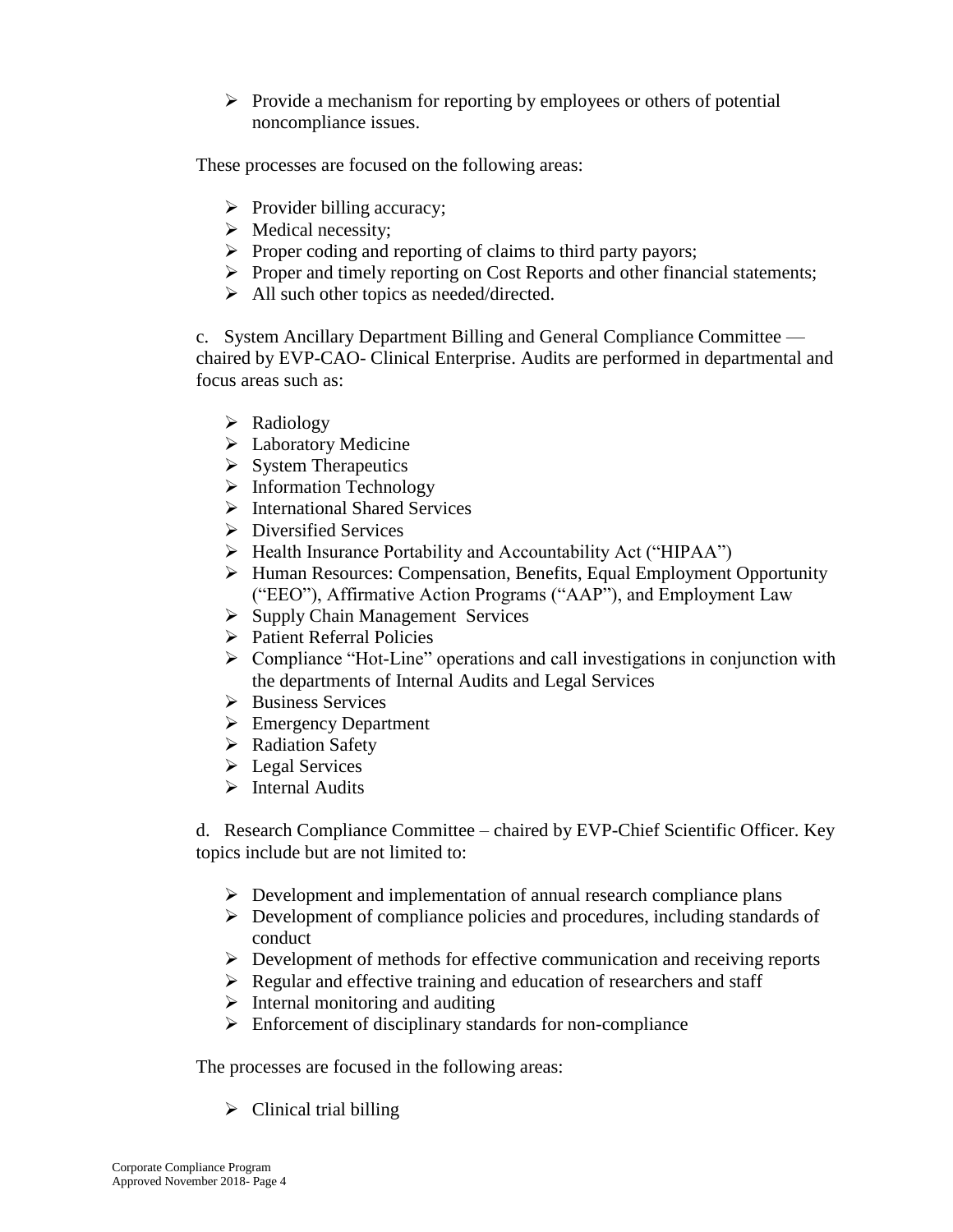- ➢ Human research protection
- $\triangleright$  Conflicts of interest in research
- $\triangleright$  Investigating incidents of non-compliance
- $\triangleright$  Scientific misconduct
- $\triangleright$  Good clinical practice
- $\triangleright$  Grants and contracts management and accounting
- $\triangleright$  Responsibilities of principal investigators and staff
- ➢ Use of restricted and regulated research resources (animals, biohazards, radiation)
- ➢ Overall compliance with the laws and regulations governing research and sponsored activities.

e. Insurance Services Compliance Committees – chaired by EVP-System Insurance Operations. Key topics include but are not limited to:

- $\triangleright$  Establish annual insurance service monitoring/auditing plans
- ➢ Review all insurance service compliance work plans, metrics and corrective action plans including training and assume an active role in direction and oversight of compliance activities
- ➢ Discuss trends and issues in insurance service/commercial/government programs compliance
- ➢ Coordinate any overlap of issues between the GHS clinical enterprise and insurance operations
- $\triangleright$  Coordinate policy development and review

## C. PROCEDURES, POLICY AND PRACTICES

As a second facet of the Corporate Compliance Program, Geisinger has implemented a number of policies, procedures and practices to proactively remind employees and identify issues relating to noncompliance exposures in addition to providing mechanisms for audits and communication regarding compliance issues. Examples of such tools within Geisinger's Corporate Compliance Program include:

- 1. Public Display of Intent to Comply/Fraud and Abuse Statement Geisinger's Corporate Compliance Statement will be displayed throughout the System. This notice details Geisinger's commitment to comply with all applicable laws and regulations in the conduct of its business and is posted in prominent places accessible to employees.
- 2. Educational Program Requirement A self-directed educational program will be presented to every department/site within Geisinger on an annual basis.
- 3. Job Performance Requirement All position descriptions and performance appraisals will incorporate corporate compliance responsibilities and assessments, respectively.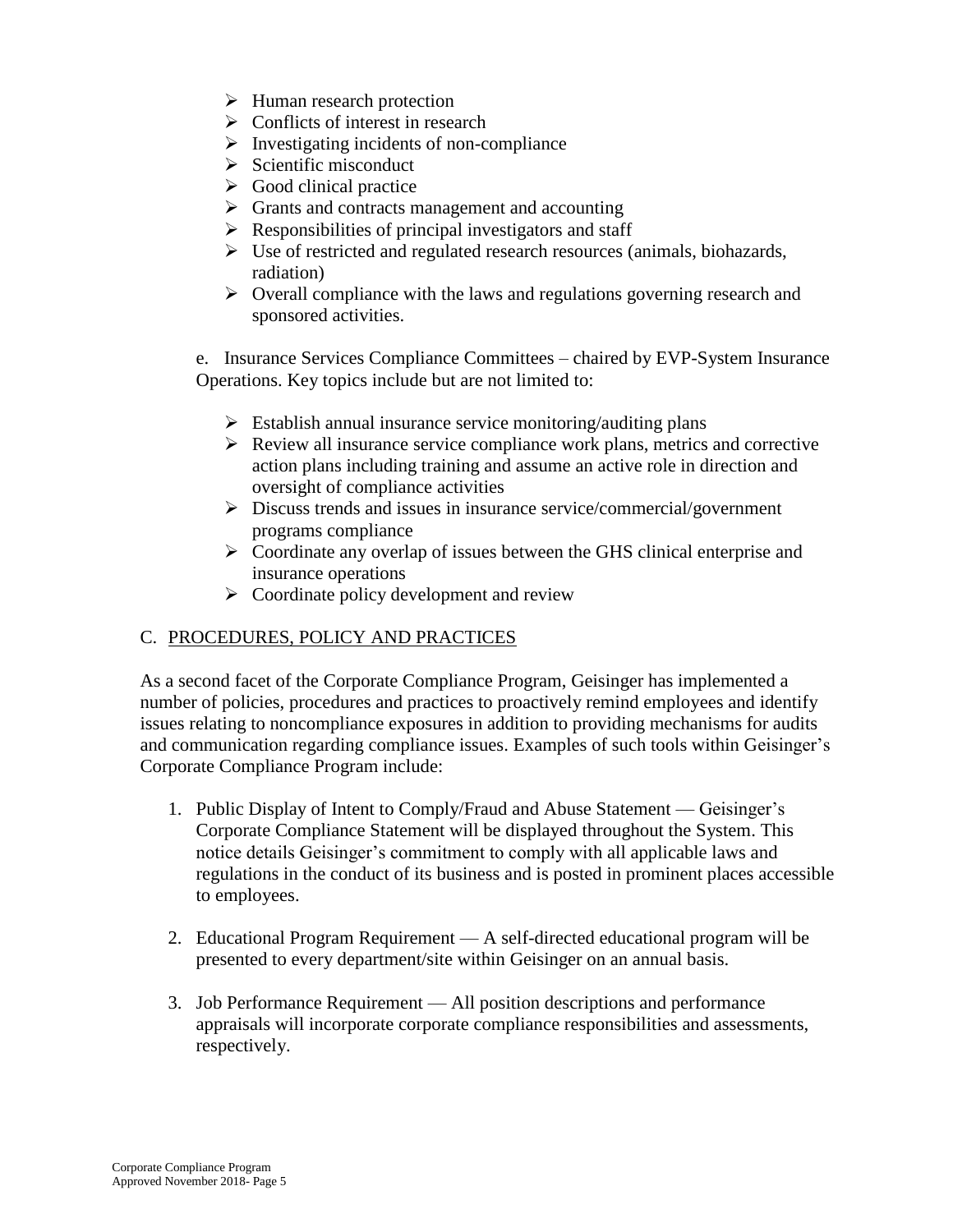- 4. Geisinger's Code of Conduct will be reviewed and accepted by every employee, available on Geisinger's Infoweb, and distributed to all firms, vendors, and suppliers with which Geisinger conducts business.
- 5. Compliance Hot Line Geisinger has contracted with an outside call service to allow employees to make confidential/anonymous reports regarding suspected cases of fraud and abuse. Postings regarding this service will be found throughout the System as well as in various educational resources.
- 6. Vendor Credentialing Program requires any and all vendor representatives who have direct contact with patients to undergo Geisinger training relating to privacy practices, infection control, patient safety; provide appropriate immunization record; and undergo and document criminal background checks.
- 7. Vendor Relationship Policy A detailed policy setting forth expectations regarding employee interactions with outside vendors in a number of topical areas including gifts and meals, sponsoring of education, travel and consulting,
- 8. Geisinger's Institutional Conflicts of Interest Policy Provides a mechanism by which employees may identify and review and help resolve potential conflicts of interests between personal business matters and institutional pursuits.
- 9. Geisinger's Research Conflicts of Interest Policy A similar mechanism exists for examining and resolving conflicts in the research setting.
- 10. False Claims Act Policies Educates employees and personnel regarding the role of the federal False Claims Act in deterring fraud and abuse in the health care arena.
- 11. Geisinger's Whistleblower Protections Policy Details prohibitions against retaliation against Geisinger employees who report suspected cases of fraud and abuse.
- 12. Patient Bill of Rights Statement Details what patients may expect in terms of care and right within Geisinger.
- 13. Review of billing practices and operations to proactively identify potential exposures through:
	- a. Departmental Self-Audits
	- b. Internal Audits Oversight
	- c. Documentation of Procedures
	- d. Use of Outside Consultants
- 14. All employees are encouraged to report potential exposure issues or violations of the Corporate Integrity Program.